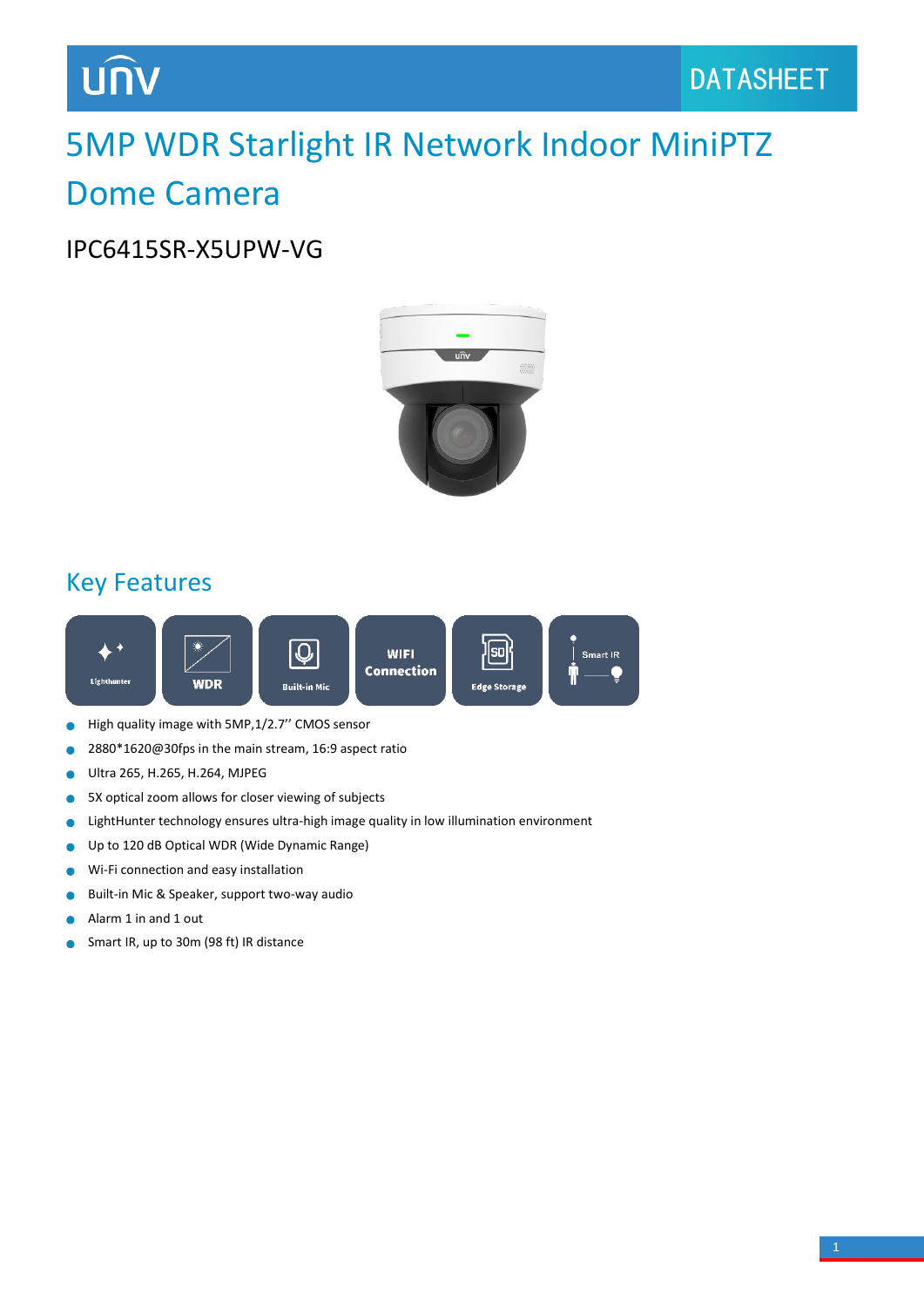# UN

### Specifications

|                         | IPC6415SR-X5UPW-VG                                                                                                                     |                                                                |               |               |              |  |  |
|-------------------------|----------------------------------------------------------------------------------------------------------------------------------------|----------------------------------------------------------------|---------------|---------------|--------------|--|--|
| Camera                  |                                                                                                                                        |                                                                |               |               |              |  |  |
| Sensor                  | 1/2.7", 5.0 megapixel, progressive scan, CMOS                                                                                          |                                                                |               |               |              |  |  |
| Lens                    |                                                                                                                                        | 2.7~13.5mm@F1.2, AF automatic focusing and motorized zoom lens |               |               |              |  |  |
| Iris                    | Auto aperture                                                                                                                          |                                                                |               |               |              |  |  |
| <b>DORI Distance</b>    | Lens (mm)                                                                                                                              | Detect (m)                                                     | Observe (m)   | Recognize (m) | Identify (m) |  |  |
|                         | 2.7                                                                                                                                    | 70.9(232.5ft)                                                  | 28.4(93.0ft)  | 14.2(46.5ft)  | 7.1(23.3ft)  |  |  |
|                         | 13.5                                                                                                                                   | 247.5(812.0ft)                                                 | 99.0(324.8ft) | 49.5(162.4ft) | 24.8(81.2ft) |  |  |
| Angle of View (H)       | 30.6°~106.9°                                                                                                                           |                                                                |               |               |              |  |  |
| Angle of View (V)       | 17.7°~56.0°                                                                                                                            |                                                                |               |               |              |  |  |
| Angle of View (O)       | 37.6°~139.0°                                                                                                                           |                                                                |               |               |              |  |  |
| Shutter                 | Auto/Manual, 1 ~ 1/100000s                                                                                                             |                                                                |               |               |              |  |  |
| Min. Illumination       | Colour: 0.003 lux (F1.2, AGC ON)<br>0 lux with IR                                                                                      |                                                                |               |               |              |  |  |
| <b>WDR</b>              | 120dB                                                                                                                                  |                                                                |               |               |              |  |  |
| Day/Night               | IR-cut filter with auto switch (ICR)                                                                                                   |                                                                |               |               |              |  |  |
| S/N                     | 56dB                                                                                                                                   |                                                                |               |               |              |  |  |
| IR Range                | Up to 30m (98 ft) IR range                                                                                                             |                                                                |               |               |              |  |  |
| Wavelength              | 850nm                                                                                                                                  |                                                                |               |               |              |  |  |
| IR On/Off Control       | Auto/Manual                                                                                                                            |                                                                |               |               |              |  |  |
| Video                   |                                                                                                                                        |                                                                |               |               |              |  |  |
| Video Compression       | Ultra 265, H.265, H.264, MJPEG                                                                                                         |                                                                |               |               |              |  |  |
|                         | Main Stream: 5MP (2880*1620), Max 30fps;                                                                                               |                                                                |               |               |              |  |  |
| Frame Rate              | Sub Stream: 720P (1280*720), Max 30fps;                                                                                                |                                                                |               |               |              |  |  |
|                         | Third Stream: D1 (720*576), Max 30fps                                                                                                  |                                                                |               |               |              |  |  |
| Video Bit Rate          | 128 Kbps~16 Mbps                                                                                                                       |                                                                |               |               |              |  |  |
| <b>ROI</b>              | Supported                                                                                                                              |                                                                |               |               |              |  |  |
| Video stream            | Triple streams                                                                                                                         |                                                                |               |               |              |  |  |
| <b>OSD</b>              | Up to 8 OSDs                                                                                                                           |                                                                |               |               |              |  |  |
| Privacy Mask            | Up to 24 areas                                                                                                                         |                                                                |               |               |              |  |  |
| Image                   |                                                                                                                                        |                                                                |               |               |              |  |  |
| <b>White Balance</b>    | Auto/Outdoor/Fine Tune/Sodium Lamp/Locked/Auto2                                                                                        |                                                                |               |               |              |  |  |
| Digital noise reduction | 2D/3D DNR                                                                                                                              |                                                                |               |               |              |  |  |
| Smart IR                | Support                                                                                                                                |                                                                |               |               |              |  |  |
| Flip                    | Normal/Flip Vertical/Flip Horizontal/180°                                                                                              |                                                                |               |               |              |  |  |
| <b>HLC</b>              | Support                                                                                                                                |                                                                |               |               |              |  |  |
| <b>BLC</b>              | Support                                                                                                                                |                                                                |               |               |              |  |  |
| Events                  |                                                                                                                                        |                                                                |               |               |              |  |  |
| <b>General Function</b> | Watermark, IP Address Filtering, Alarm input, Alarm output, Access Policy, ARP Protection, RTSP Authentication, User<br>Authentication |                                                                |               |               |              |  |  |
| Audio                   |                                                                                                                                        |                                                                |               |               |              |  |  |
| Audio Compression       | G.711U, G.711A                                                                                                                         |                                                                |               |               |              |  |  |
| Two-way Audio           | Supported                                                                                                                              |                                                                |               |               |              |  |  |
| Suppression             | Supported                                                                                                                              |                                                                |               |               |              |  |  |
| Sampling Rate           | 8KHZ                                                                                                                                   |                                                                |               |               |              |  |  |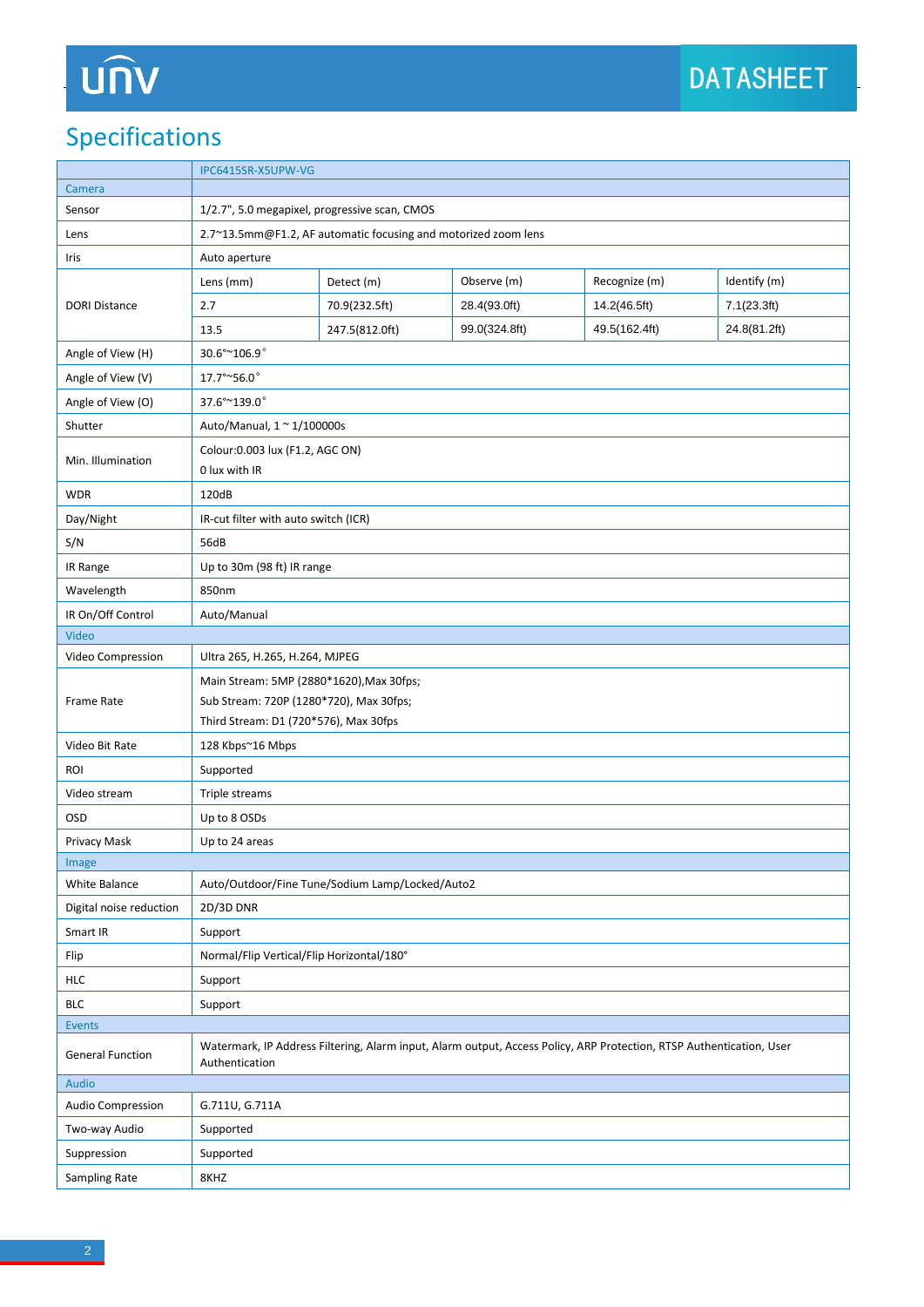# unv

### DATASHEET

| <b>Storage</b>                    |                                                                                                                                         |  |  |  |  |
|-----------------------------------|-----------------------------------------------------------------------------------------------------------------------------------------|--|--|--|--|
| <b>Edge Storage</b>               | Micro SD, up to 256 GB                                                                                                                  |  |  |  |  |
| Network Storage                   | ANR, NAS(NFS)                                                                                                                           |  |  |  |  |
| <b>Network</b>                    |                                                                                                                                         |  |  |  |  |
| Protocols                         | IPv4, IGMP, ICMP, ARP, TCP, UDP, DHCP, PPPoE, RTP, RTSP, RTCP, DNS, DDNS, NTP, FTP, UPnP, HTTP, HTTPS, SMTP, 802.1x,<br>SNMP, QoS, RTMP |  |  |  |  |
| Compatible Integration            | ONVIF (Profile S, Profile G, Profile T), API                                                                                            |  |  |  |  |
|                                   | EZStation                                                                                                                               |  |  |  |  |
| Client                            | <b>EZLive</b>                                                                                                                           |  |  |  |  |
|                                   | Ezview                                                                                                                                  |  |  |  |  |
| Web Browser                       | Plug-in required live view: IE9+, Chrome 41 and below, Firefox 52 and below                                                             |  |  |  |  |
| Pan & Tilt                        |                                                                                                                                         |  |  |  |  |
| Pan Range                         | 350°                                                                                                                                    |  |  |  |  |
| Pan Speed                         | $0.1^{\circ}/s \approx 60^{\circ}/s$                                                                                                    |  |  |  |  |
|                                   | Preset speed: 60°/s                                                                                                                     |  |  |  |  |
| <b>Tilt Range</b>                 | $0^\circ \sim 90^\circ$                                                                                                                 |  |  |  |  |
| <b>Tilt Speed</b>                 | $0.1^{\circ} \approx 50^{\circ}/s$                                                                                                      |  |  |  |  |
|                                   | Preset speed: 50°/s                                                                                                                     |  |  |  |  |
| Number of Presets                 | 1024                                                                                                                                    |  |  |  |  |
| Patrol                            | Preset patrol                                                                                                                           |  |  |  |  |
| Home Position                     | Supported                                                                                                                               |  |  |  |  |
| Interface                         |                                                                                                                                         |  |  |  |  |
| Audio I/O                         | N/A                                                                                                                                     |  |  |  |  |
| Alarm I/O                         | 1/1                                                                                                                                     |  |  |  |  |
| Serial Port                       | 1 RS485                                                                                                                                 |  |  |  |  |
| <b>Built-in Mic</b>               | Supported                                                                                                                               |  |  |  |  |
| <b>Built-in Speaker</b>           | Supported                                                                                                                               |  |  |  |  |
| <b>WIFI</b>                       | Supported                                                                                                                               |  |  |  |  |
| Network                           | 1 * RJ45 10M/100M Base-TX Ethernet                                                                                                      |  |  |  |  |
| Certification                     |                                                                                                                                         |  |  |  |  |
|                                   | IEC 62368-1                                                                                                                             |  |  |  |  |
|                                   | EN 62368-1                                                                                                                              |  |  |  |  |
|                                   | UL 60950-1                                                                                                                              |  |  |  |  |
|                                   | FCC Part 15                                                                                                                             |  |  |  |  |
| Certifications                    | EN 55032:2015                                                                                                                           |  |  |  |  |
|                                   | EN 55024:2010                                                                                                                           |  |  |  |  |
|                                   | EN 61000-3-2:2014                                                                                                                       |  |  |  |  |
|                                   | EN 61000-3-3-2013                                                                                                                       |  |  |  |  |
| General                           |                                                                                                                                         |  |  |  |  |
|                                   | DC12V(±25%), PoE(IEEE 802.3at)                                                                                                          |  |  |  |  |
| Power                             | Power consumption: Max 13W                                                                                                              |  |  |  |  |
| Dimensions $(\emptyset \times H)$ | Φ129 x 143.6mm (Φ5.1" x 5.7")                                                                                                           |  |  |  |  |
| Weight                            | 0.75kg(1.65lb)                                                                                                                          |  |  |  |  |
| <b>Working Environment</b>        | -10°C~50°C(14°F ~ 122°F), Humidity: ≤95% RH (non-condensing)                                                                            |  |  |  |  |
| <b>Storage Environment</b>        | -40°C~70°C(-40°F ~ 158°F), Humidity: ≤95% RH (non-condensing)                                                                           |  |  |  |  |
| Surge protection                  | 2KV                                                                                                                                     |  |  |  |  |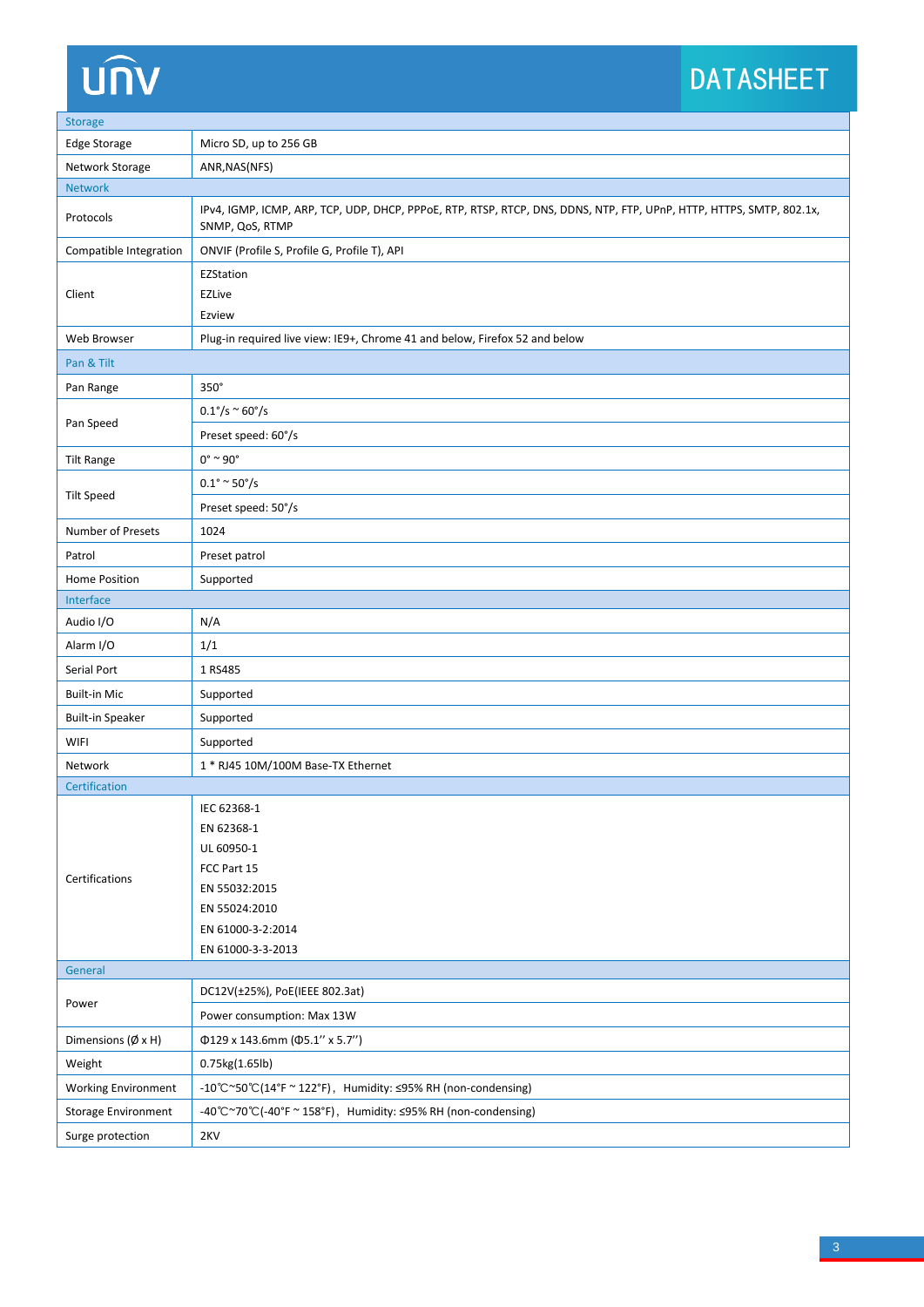## **UNV**

#### Dimensions



### Accessories













TR-UP06-IN